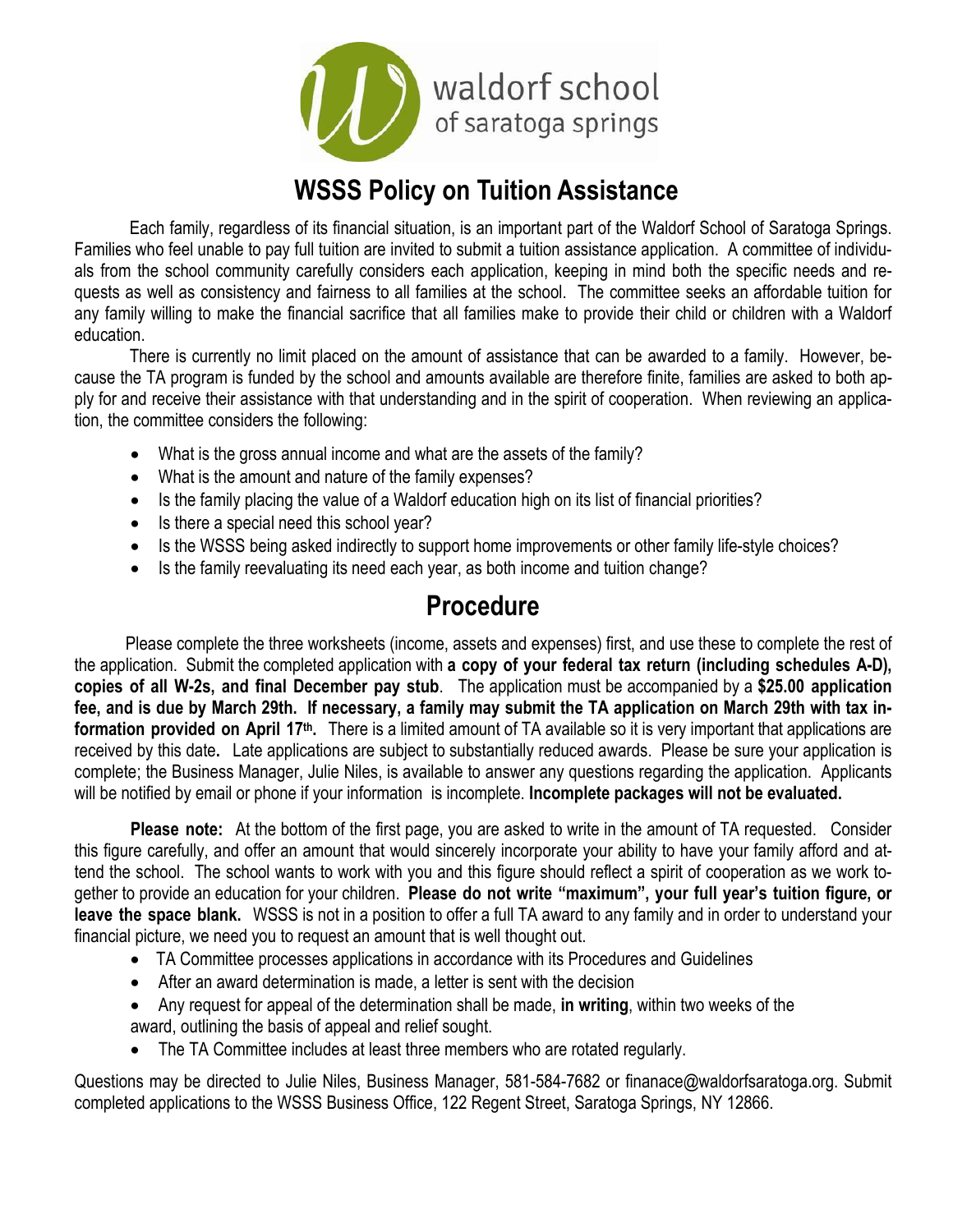

Business Office—122 Regent Street, Saratoga Springs, NY 12866—Phone: 518.584.7682 Fax: 518.581.1682—finance@waldorfsaratoga.org

# Tuition Assistance (TA) Application 2018-2019

Please fill out this form completely and return it with a \$25 application fee by March 29, 2018, to the Business Manager, Julie Niles, at 122 Regent Street. Late applications are subject to substantially reduced awards. Attach on a separate sheet of paper any information necessary to give the TA Committee a more complete and accurate picture of your financial life. Please also attach a complete copy of your Federal 2017 Income Tax Return, all W-2s and final December pay stub(s).

| Name                                                                                                               |       |             | Age                                   |  | Name                                   |  |           |       | Age        |
|--------------------------------------------------------------------------------------------------------------------|-------|-------------|---------------------------------------|--|----------------------------------------|--|-----------|-------|------------|
| Home Address                                                                                                       |       | Phone       |                                       |  | Home Address                           |  |           | Phone |            |
| City, State, Zip                                                                                                   |       |             |                                       |  | City, State, Zip                       |  |           |       |            |
| Occupation                                                                                                         | Title |             |                                       |  | Occupation                             |  | Title     |       |            |
| Employed by                                                                                                        |       |             | Yrs on Job                            |  | Employed by                            |  |           |       | Yrs on Job |
| City                                                                                                               | Phone |             |                                       |  | City                                   |  | Phone     |       |            |
| If self-employed, describe what you do                                                                             |       |             |                                       |  | If self-employed, describe what you do |  |           |       |            |
| Email address                                                                                                      |       |             |                                       |  | Email address                          |  |           |       |            |
|                                                                                                                    |       |             |                                       |  |                                        |  |           |       |            |
| Please complete if:                                                                                                |       |             | Noncustodial Parent's Full Name       |  |                                        |  |           |       |            |
| Divorced<br>$\Box$ Legally separated                                                                               |       |             | Home Address/PO Box, City, State, Zip |  |                                        |  |           |       |            |
| $\Box$ Separated, no court action<br>$\Box$ Never married                                                          |       |             | Occupation                            |  |                                        |  | Title     |       |            |
| Date of Divorce or Separation:                                                                                     |       | Employed by | City, State                           |  |                                        |  |           |       |            |
| Name of parent who claimed student as a tax exemption for previous year:                                           |       |             |                                       |  |                                        |  |           |       |            |
| Is there an agreement specifying a contribution from the non-custodial parent for educational expenses? $\Box$ Yes |       |             |                                       |  |                                        |  | $\Box$ No |       |            |
| If yes, please specify:                                                                                            |       |             |                                       |  |                                        |  |           |       |            |

### Students attending the Waldorf School of Saratoga Springs 2018-2019

| Tuition: 2-Day \$3210 | 3-Day: \$5225 | 5-Day: \$8685 | Grades 1-5: \$14,645 | Grades 6-8: \$14,965                         | Grades 9-12: \$17,150 |
|-----------------------|---------------|---------------|----------------------|----------------------------------------------|-----------------------|
| First and Last Name   |               |               | Grade                | Full Tuition Cost (without sibling discount) |                       |
|                       |               |               |                      |                                              |                       |
|                       |               |               |                      |                                              |                       |
|                       |               |               |                      |                                              |                       |
|                       |               |               |                      |                                              |                       |

Amount of TA Requested: \$

Note: Applications with "maximum" or full tuition amount will be returned, as will any with this box left blank.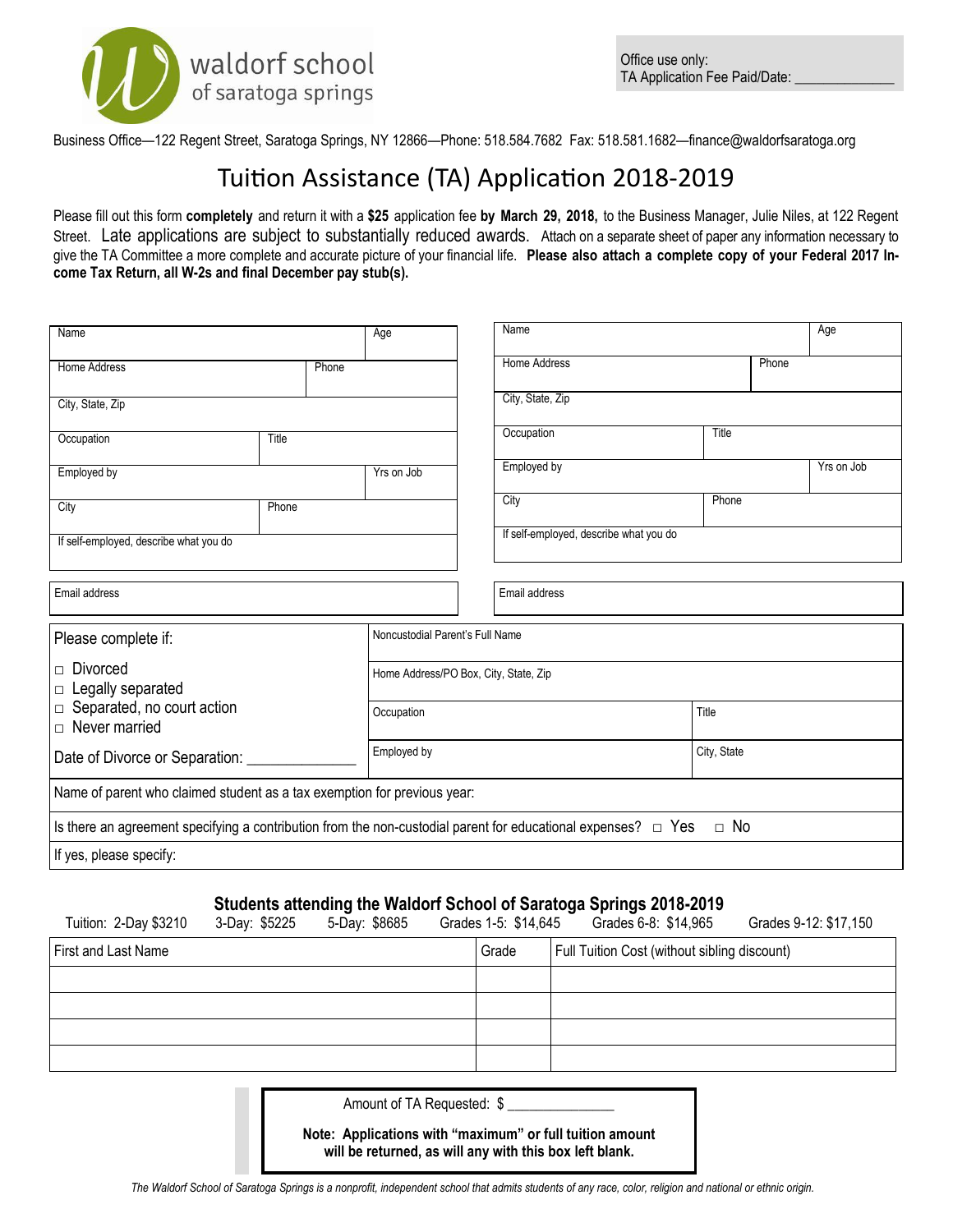## Worksheet #1—Supplemental Income and Benefits—Please enter totals on page 5

Please provide detailed information. Attach explanations and additional information as necessary. This page must be filled out. Write N/A for items that do not apply to you. Do not leave any items blank. Income reported to you on W-2s is to be recorded on page 5. ALL REGULAR WAGES FROM AN EMPLOYER WILL BE REPORTED ON PAGE 5 AT THE BOTTOM. THIS WORK-SHEET IS FOR SUPPLEMENTAL (non-W-2) INCOME ONLY.

| SUPPLEMENTAL/OTHER INCOME                                                               | Actual 2017 | Projected 2018 | Name(s) of Persons                          |
|-----------------------------------------------------------------------------------------|-------------|----------------|---------------------------------------------|
| Business profit (include copy of Schedule C)                                            |             |                |                                             |
|                                                                                         |             |                |                                             |
| Other sources of tuition funding (i.e. grandparents or<br>other family members)         |             |                |                                             |
| Child support                                                                           |             |                |                                             |
| Rental property income, NET (provide detail)                                            |             |                |                                             |
| Cash income (tips, etc) (kept confidential)                                             |             |                |                                             |
| <b>Disability</b>                                                                       |             |                |                                             |
| Food stamps, SSI, WIC, welfare                                                          |             |                |                                             |
| Regular gifts, grants or trust funds<br>- from family or other sources. Please explain. |             |                |                                             |
| Investment income                                                                       |             |                |                                             |
| Other income (attach explanation)*                                                      |             |                |                                             |
| <b>TOTAL SUPPLEMENTAL/OTHER INCOME:</b>                                                 |             |                | <b>Enter totals at bottom</b><br>of page 5. |

#### Employment Benefits

|                                       | Please detail expected employment benefits and their monetary value for 2017 (estimate if necessary) for each employed person. |      |  |  |
|---------------------------------------|--------------------------------------------------------------------------------------------------------------------------------|------|--|--|
| Phone/Internet:                       |                                                                                                                                |      |  |  |
|                                       |                                                                                                                                |      |  |  |
| Travel:                               |                                                                                                                                |      |  |  |
|                                       |                                                                                                                                |      |  |  |
| Provided housing (fair market value): |                                                                                                                                |      |  |  |
| Provided auto:                        |                                                                                                                                |      |  |  |
|                                       |                                                                                                                                |      |  |  |
| Life Insurance:                       |                                                                                                                                |      |  |  |
| Medical Insurance:                    |                                                                                                                                |      |  |  |
|                                       | Dental:                                                                                                                        | Eye: |  |  |
| Pension Plan (please describe):       |                                                                                                                                |      |  |  |
| Other:                                |                                                                                                                                |      |  |  |
|                                       |                                                                                                                                |      |  |  |

\* Include payments for travel, housing, etc., provided as a benefit, and income of children and other household members.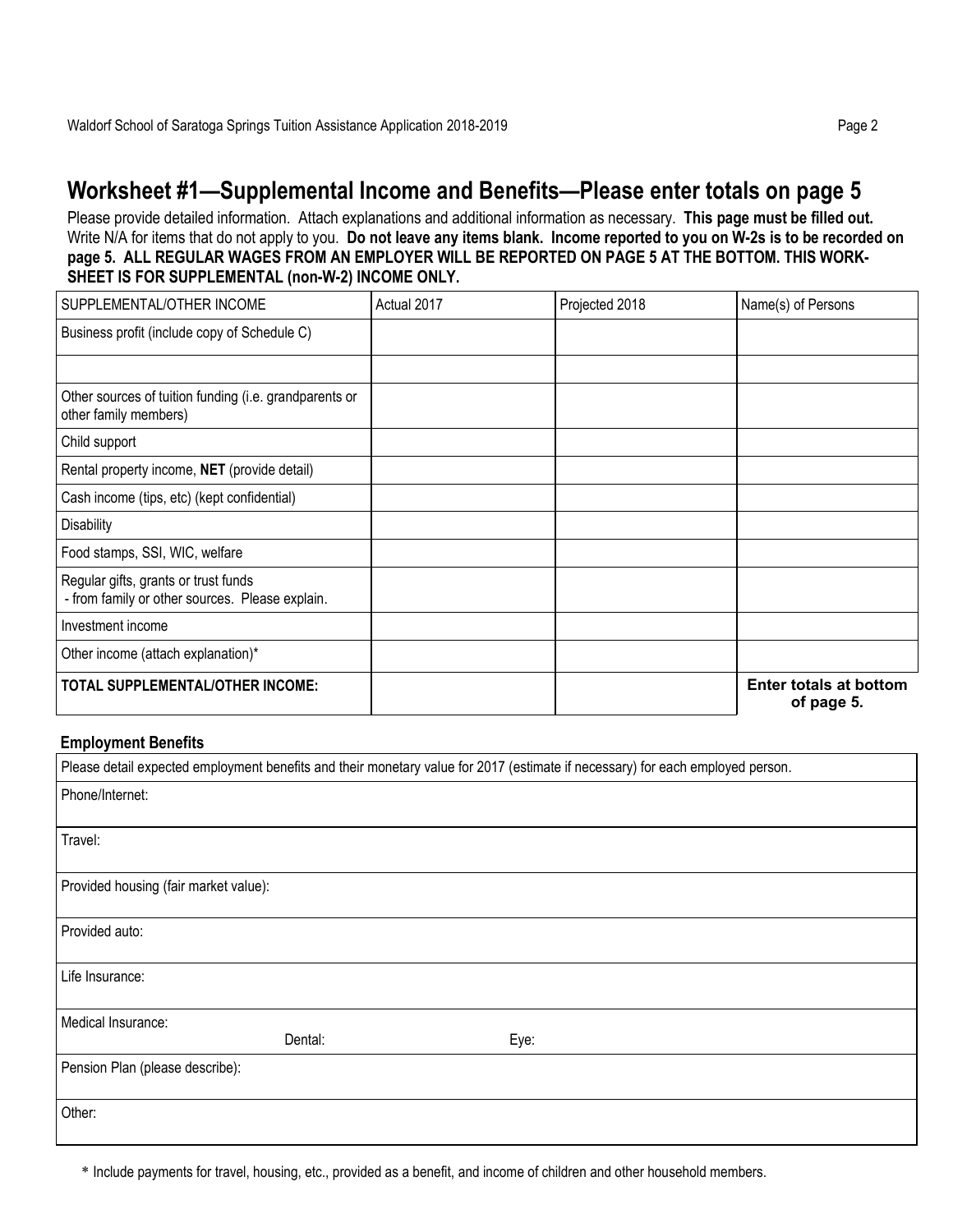## Worksheet #2— Assets

Please provide detailed information. Attach explanations and additional information as necessary. This page must be filled out. Write N/A for items that do not apply to you. Do not leave any items blank.

#### Assets

| Home Owners                                                 |  |                                                                    |  | <b>Other Real Estate</b>          |  |
|-------------------------------------------------------------|--|--------------------------------------------------------------------|--|-----------------------------------|--|
| Year Home Purchased:                                        |  | Have you refinanced (second mortgage or<br>equity loan) your home? |  | Year purchased                    |  |
| Purchase Price:                                             |  | $\Box$ No<br>$\Box$ Yes                                            |  | Description:                      |  |
| Total insurance carried:                                    |  | Year of equity loan                                                |  | Purchase Price:                   |  |
| Present market value:                                       |  | Original amount of loan                                            |  | Present market value:             |  |
| Principal due on mortgage:                                  |  | Remaining balance                                                  |  | Principal due on mort-<br>gage    |  |
| Total annual payments on all<br>mortgages and equity loans: |  | Annual payments on second<br>mortgage/equity loan                  |  | Total annual mortgage<br>payments |  |

### Vehicles (including cars, trucks, boats and recreational vehicles)

| Make and Year | Make and Year |
|---------------|---------------|
| Make and Year | Make and Year |

I/we share ownership of a business: □ Yes □ No If yes, please describe:

| Securities / Mutual Funds / Trust Funds/IRA/Keogh/401(k)                                                            | Shares | Value per share | <b>Total Value</b> |
|---------------------------------------------------------------------------------------------------------------------|--------|-----------------|--------------------|
|                                                                                                                     |        |                 |                    |
|                                                                                                                     |        |                 |                    |
|                                                                                                                     |        |                 |                    |
|                                                                                                                     |        |                 |                    |
|                                                                                                                     |        |                 |                    |
| Savings Accounts                                                                                                    |        |                 |                    |
|                                                                                                                     |        |                 |                    |
| Other Assets including art and antiques of known value:<br>please explain, attaching additional sheets as necessary |        |                 |                    |
| <b>Total Other Assets</b>                                                                                           |        |                 |                    |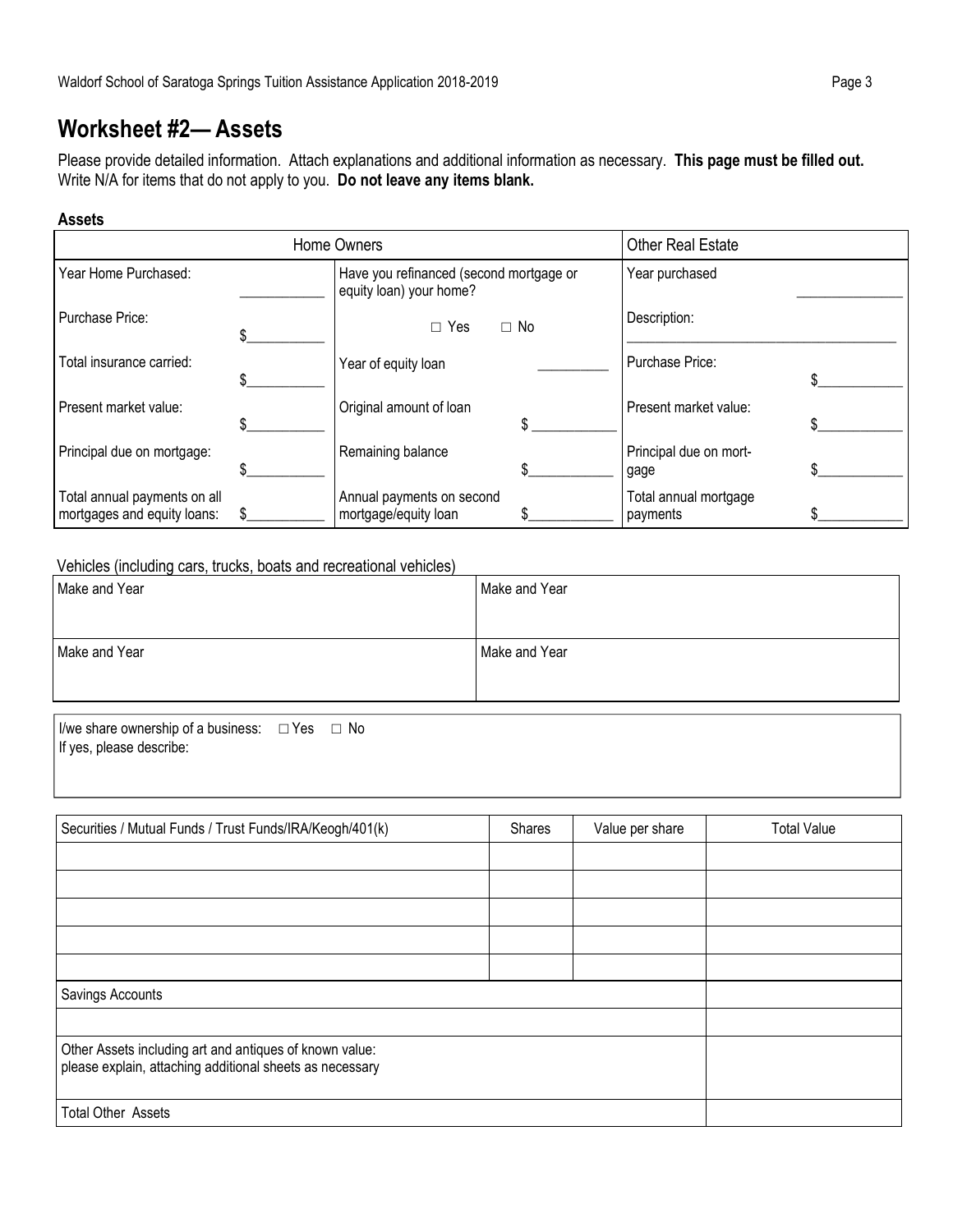# Worksheet #3—Expenses—Please enter totals in corresponding lines on page 5

Please detail specific expense categories and include dollar amounts projected for calendar year 2018 (estimate where necessary).

| A - Taxes                                 | <b>B</b> - Insurance                 | C - Out of Pocket<br><b>Health</b> | D - Utilities                                   | E - Vehicles (non-<br>loan expenses)    | F - Childcare                         |  |
|-------------------------------------------|--------------------------------------|------------------------------------|-------------------------------------------------|-----------------------------------------|---------------------------------------|--|
| Federal - income                          | Life                                 | Out-of-Pocket                      | Gas/Electric                                    | Gasoline                                | Daycare                               |  |
| State - income                            | Auto                                 | Physicians                         | Oil                                             | Maintenance                             | Special Care                          |  |
| Social Security & Medicare                | Health                               | Hospital                           | Phone/Internet                                  | Registration                            | Camp                                  |  |
| Property (0 if in mortgage)               | Dental                               | Dental                             | Wood                                            | Other                                   | Other                                 |  |
| Other                                     | Home (0 if in mortgage)              | Other                              | Other                                           |                                         |                                       |  |
| <b>Total</b>                              | Total                                | Total                              | Total                                           | <b>Total</b>                            | Total                                 |  |
| G - Personal Care                         | H - Entertainment                    | I - Vacation                       | J - Mortgage / Rent                             | K - Home Care                           | L - Charitable Gifts                  |  |
| Clothing                                  | Cable<br>Movies / Plays              | Lodging<br>Travel                  |                                                 | Repairs<br>Maintenance                  |                                       |  |
| Supplies                                  | Concerts                             | Expenses                           |                                                 | Improvements                            |                                       |  |
|                                           | Sports                               | Meals                              | Does annual mortgage<br>total include taxes and | Supplies                                | Total                                 |  |
| Other                                     | Meals                                | Other                              | Insurance?                                      | Other                                   | Hours Volunteered at<br>WSSS per year |  |
| <b>Total</b>                              | Total                                | <b>Total</b>                       | Total                                           | <b>Total</b>                            |                                       |  |
| M - Non-Waldorf<br><b>Tuition Expense</b> | N - Other<br><b>Educational Exp.</b> | O - Food                           | P - Animal Care                                 | Q - Retirement/<br><b>Pension Plans</b> | R - Other                             |  |
|                                           | Tutoring                             |                                    | Pets                                            |                                         |                                       |  |
|                                           | Music Lessons                        |                                    |                                                 |                                         |                                       |  |
|                                           | Other                                |                                    | Livestock                                       |                                         |                                       |  |
|                                           |                                      |                                    |                                                 |                                         |                                       |  |
| Total                                     | Total                                | Total                              | Total                                           | Total                                   | Total                                 |  |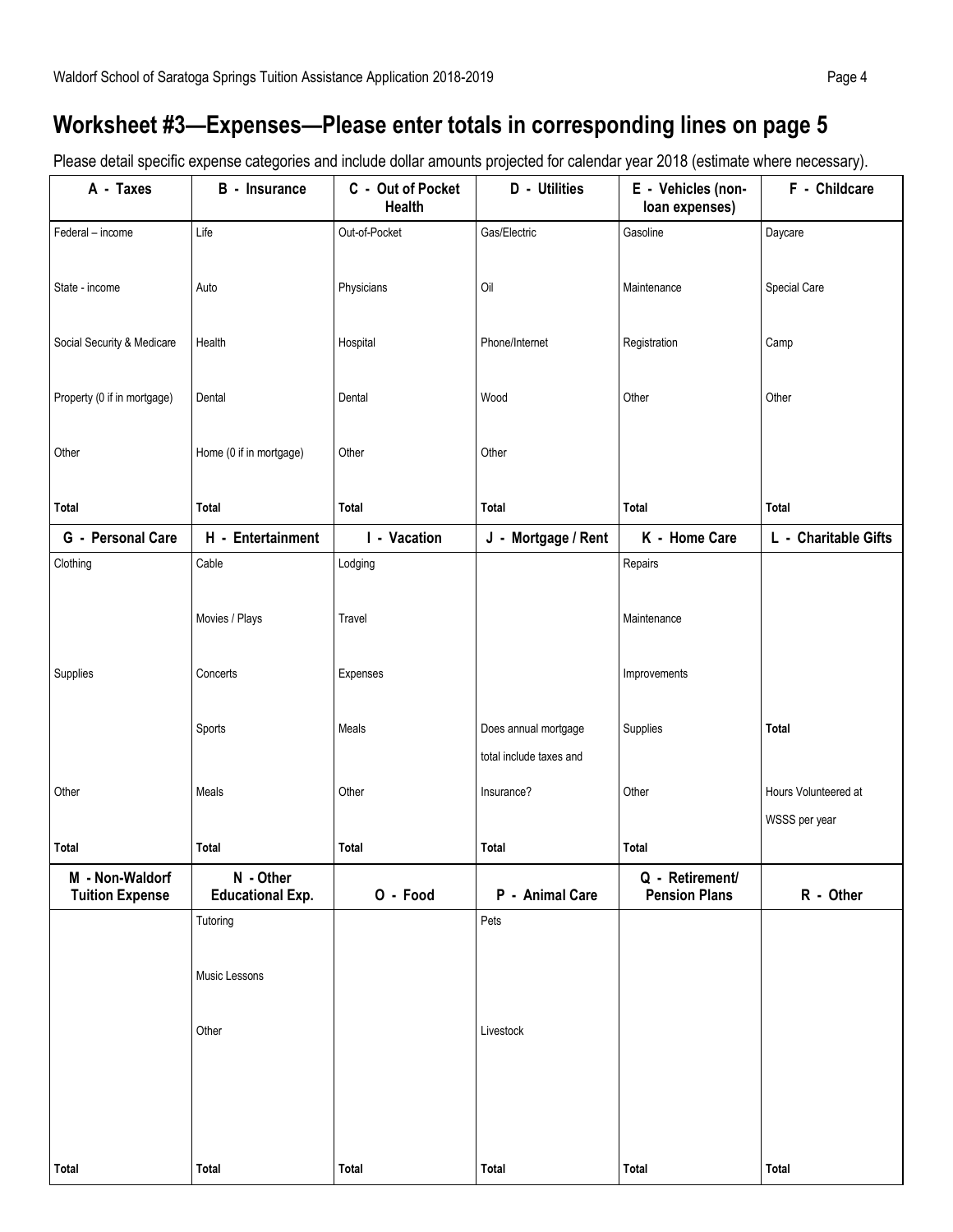## Expenses and Income

List your family's projected total annual expenses from worksheet #3 on page 4. Please also list your current non-mortgage debts and anticipated additions to your debt for the balance of 2018.

|              | <b>Expenses</b><br>(from worksheet on page 4)  | <b>YEARLY</b> | List specific debts, credit cards<br>and non-mortgage loans, in- |                          | Monthly |
|--------------|------------------------------------------------|---------------|------------------------------------------------------------------|--------------------------|---------|
| A            | All taxes                                      |               | cluding student & vehicle loans<br>(current)                     | <b>Total Amount Owed</b> | Payment |
| B            | All insurance                                  |               |                                                                  |                          |         |
| C            | All out-of-pocket health expenses              |               |                                                                  |                          |         |
| D            | All utilities                                  |               |                                                                  |                          |         |
| E            | Vehicle expenses (excluding loans & insurance) |               |                                                                  |                          |         |
| F            | Childcare expenses                             |               |                                                                  |                          |         |
| G            | Personal care (including clothing)             |               |                                                                  |                          |         |
| $\mathsf{H}$ | Entertainment (including meals)                |               |                                                                  | Total monthly pmts       | \$      |
|              | Vacation expenses                              |               | Anticipated additional                                           |                          |         |
| J            | Mortgage or Rent                               |               | debts and loans for<br>calendar year                             |                          | Monthly |
| Κ            | All home care expenses                         |               | 2018                                                             | <b>Total Amount</b>      | Payment |
| L            | Charitable gifts                               |               |                                                                  |                          |         |
| M            | All non-Waldorf tuition                        |               |                                                                  |                          |         |
| $\mathsf{N}$ | All other educational expenses                 |               |                                                                  |                          |         |
| O            | Food                                           |               |                                                                  |                          |         |
| P            | Animal care expenses                           |               |                                                                  |                          |         |
| Q            | All income applied to pension plans, etc.      |               |                                                                  |                          |         |
| $\mathsf{R}$ | Other (specify here or attach explanation)     |               |                                                                  |                          |         |
|              | <b>Total expenses</b>                          |               |                                                                  |                          |         |
|              | Non-mortgage debt payments (from right) x 12   |               |                                                                  |                          |         |
|              | Total yearly expenses and debt payments        |               |                                                                  |                          |         |

List your family's total annual wages, as well as your supplemental/other income from worksheet #1 on page 2.

| Income                                                     | Actual 2017 | Projected 2018 | Name(s) of Persons |
|------------------------------------------------------------|-------------|----------------|--------------------|
| First person wages-total all jobs                          |             |                |                    |
| Second person wages-total all jobs                         |             |                |                    |
| Supplemental/Other income<br>(from worksheet #1 on page 2) |             |                |                    |
| <b>Total Income</b>                                        |             |                |                    |